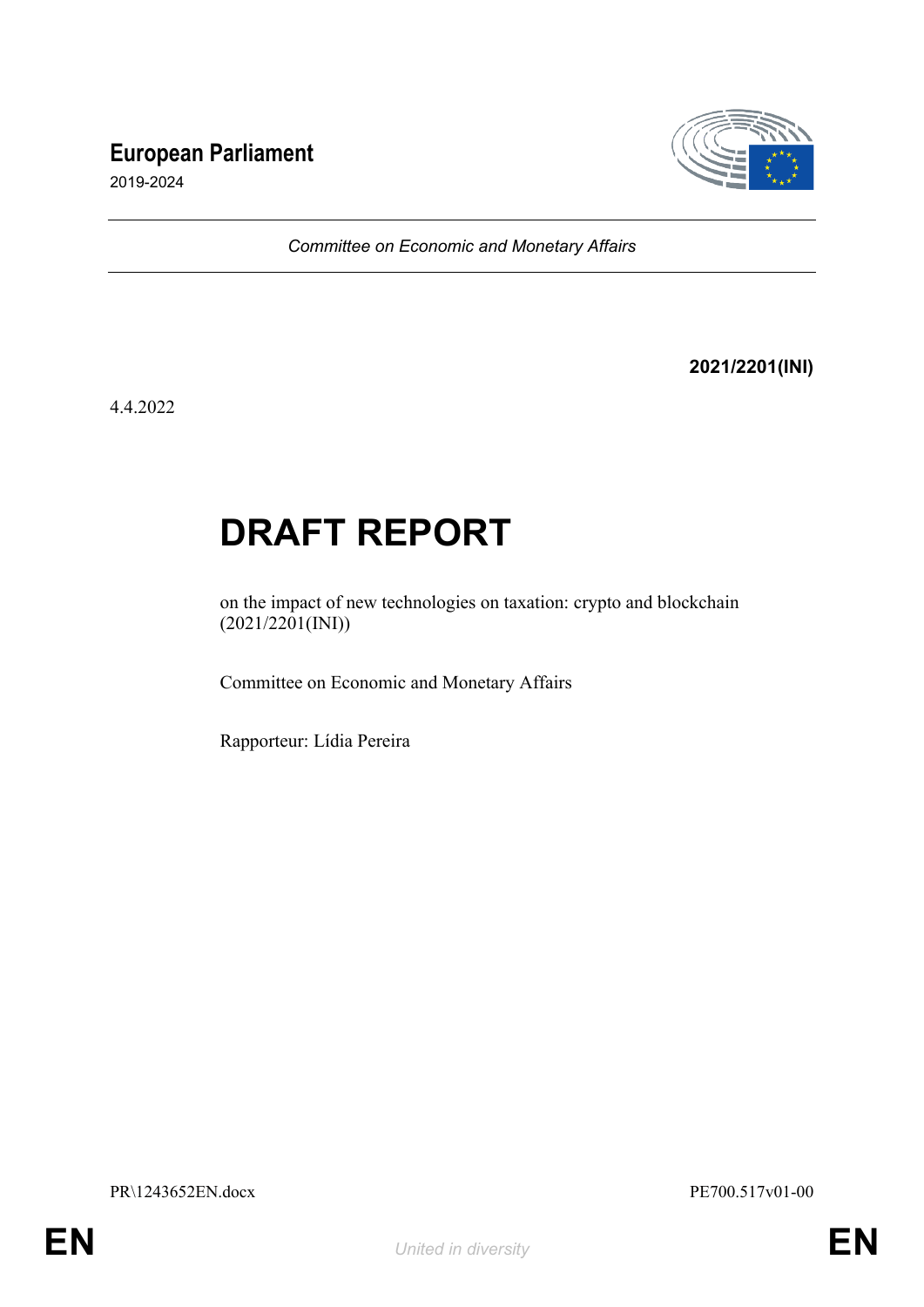PR\_INI

# **CONTENTS**

**EN**

**Page**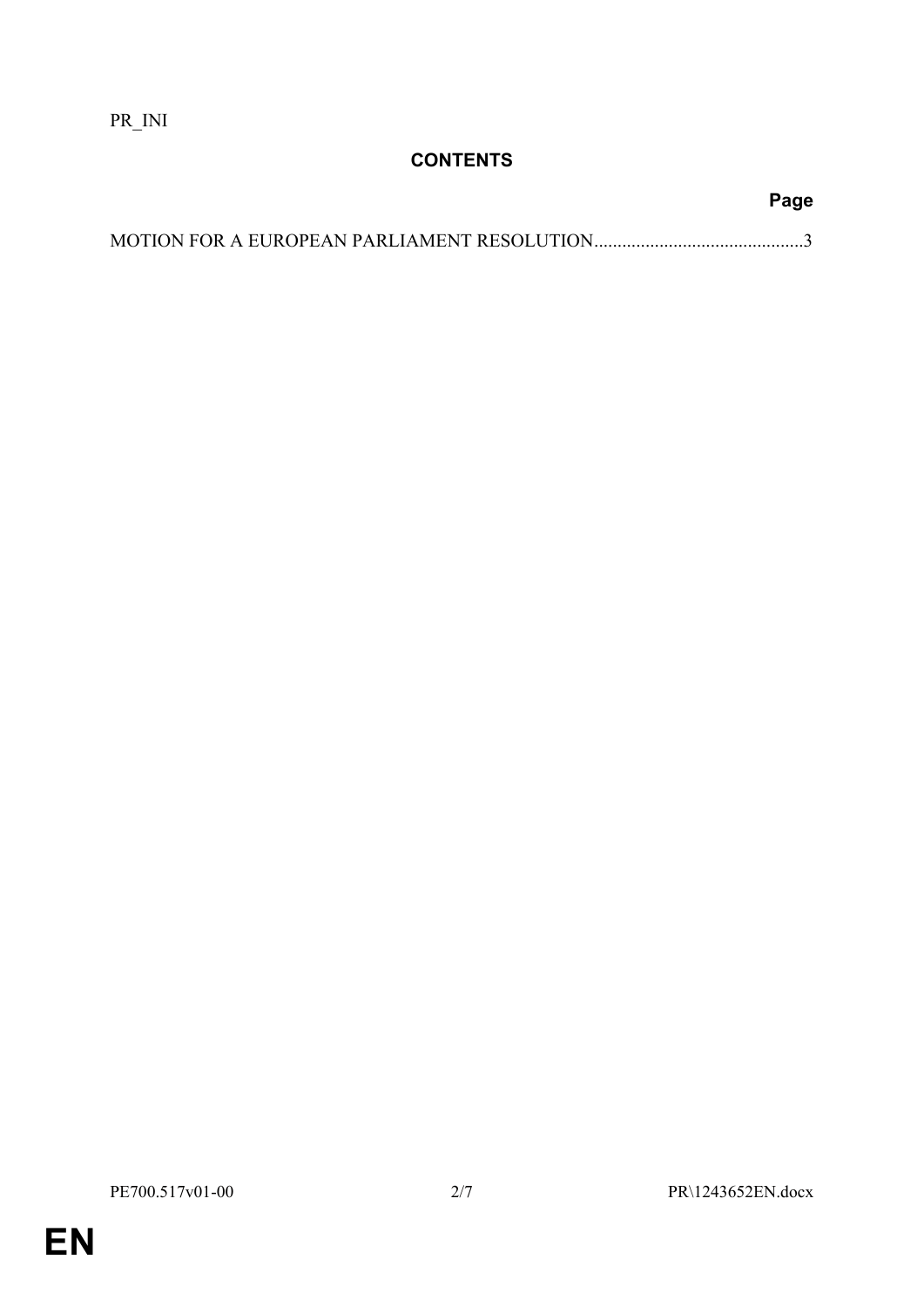# <span id="page-2-0"></span>**MOTION FOR A EUROPEAN PARLIAMENT RESOLUTION**

#### **on the impact of new technologies on taxation: crypto and blockchain (2021/2201(INI))**

#### *The European Parliament*,

- having regard to the Commission communication on 15 July 2020 entitled 'An action plan for fair and simple taxation supporting the recovery strategy' (COM(2020)0312),
- having regard to the Commission proposal for a regulation of the European Parliament and of the Council on markets in crypto-assets of 24 September 2020 (COM/2020/0593),
- having regard to the Commission communication of 24 September 2020 on a digital finance strategy for the EU (COM(2020)0591),
- having regard to the report of the Organisation for Economic Co-operation and Development of 12 October 2020 entitled 'Taxing Virtual Currencies: An Overview of Tax Treatments and Emerging Tax Policy Issues',
- having regard to the Commission communication of 18 May 2021 entitled 'Business Taxation for the 21st Century' (COM(2021)0251),
- having regard to the 2021 working paper on taxation and structural reforms by the Joint Research Centre of the Commission entitled 'Cryptocurrencies: an empirical view from a tax perspective',
- having regard to the Commission proposal for a regulation of the European Parliament and of the Council on information accompanying transfers of funds and certain cryptoassets of 20 July 2021 (COM/2021/422),
- having regard to the World Bank's working paper entitled 'Crypto-Assets Activity around the World: Evolution and Macro-Financial Drivers' published on 8 March 2022,
- having regard to its study of 15 October 2018 entitled 'VAT fraud: economic impact, challenges and policy issues', its study of July 2018 entitled 'Cryptocurrencies and blockchain – Legal context and implications for financial crime, money laundering and tax evasion' and its study of 15 February 2018 entitled 'Impact of Digitalisation on International Tax Matters',
- having regard to its study of 21 October 2021 entitled 'Exploring the opportunities and challenges of new technologies for EU tax administration and policy',
- having regard to Rule 54 of its Rules of Procedure,
- having regard to the report of the Committee on Economic and Monetary Affairs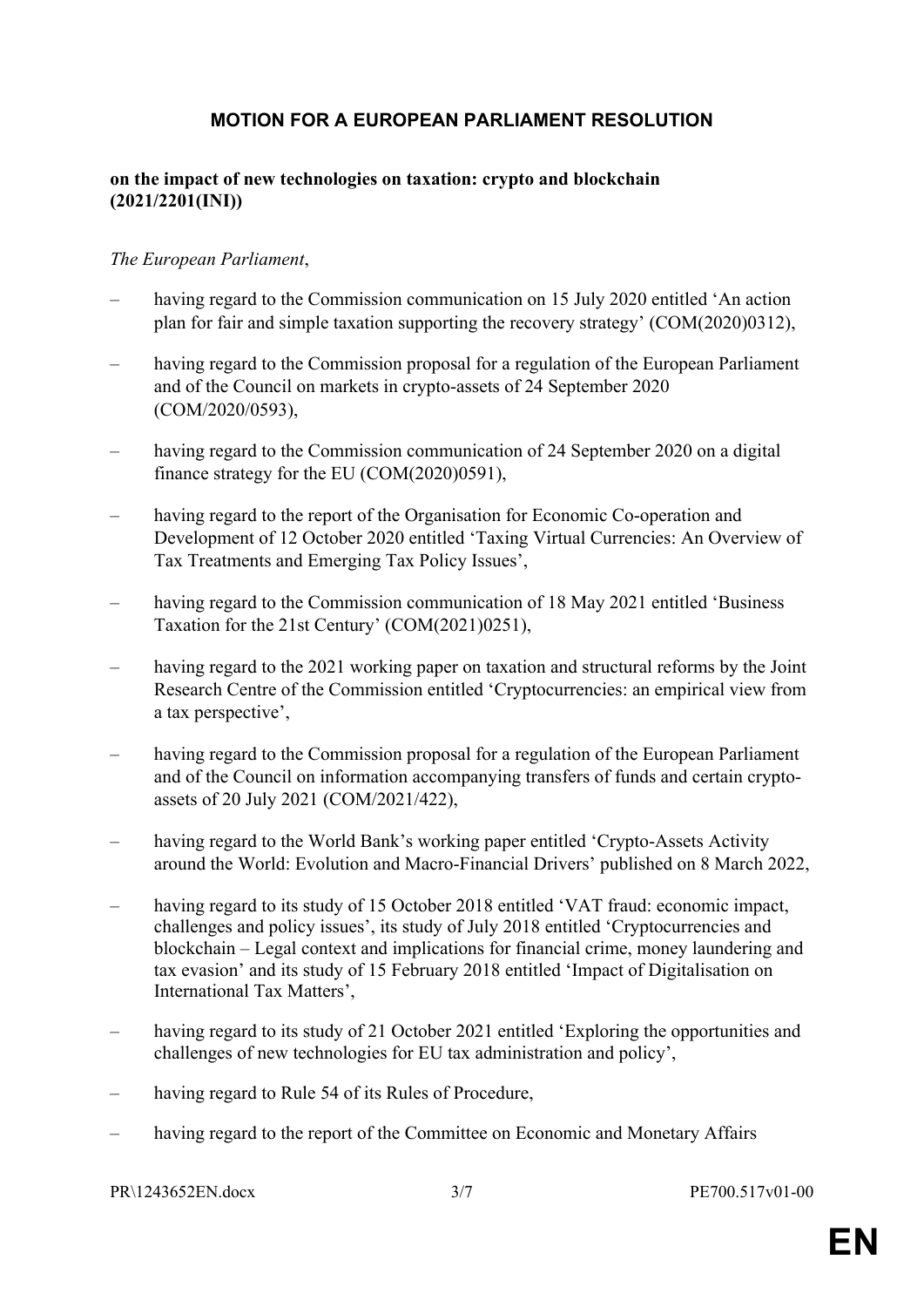(A9-0000/2022),

- A. whereas the use of new technologies in the EU single market and the digitalisation of tax administrations across Europe is transforming relations between citizens and companies, as taxpayers, along with national tax authorities, are facilitating better compliance;
- B. whereas tax authorities face many challenges nowadays regarding effective cross-border cooperation, given the acceleration of digital transactions, the increasing mobility of taxpayers, the number of cross-border transactions and the internationalisation of economic operations and business models;
- C. whereas tax authorities need to keep up with potential risks for the sustainability of tax systems and their ability to enforce national and European legal frameworks regarding taxation;
- D. whereas new technological solutions, such as blockchain, can be used by tax administrations to better serve the needs of tax payers while such technologies can also be abused and serve as a vehicle for illicit activities, with the criminal intent to avoid paying taxes;
- E. whereas tax administrations across Europe, within different degrees, are taking important steps towards the digitalisation of processes, making tax compliance easier, faster and more effective; whereas the use of new technologies is significantly different between Member States; whereas national tax administrations, in general, need a further push to realise the potential in the field of technological and digital transformation;
- F. whereas the increasing use of crypto-assets is forcing tax administrations to adapt current taxing practices within the single market;
- G. whereas there is an international effort and commitment to better regulate the fair taxation of the digital economy; whereas, in this context, it is crucial that the EU take a leading role, namely on strong cooperation between Member States to tax, in a fair and transparent way, crypto-assets;
- H. whereas the Union has already taken important steps towards a clear definition of crypto-assets and this definition must facilitate the fair and simple taxation of these assets; and whereas definitions of such crypto-assets must be highly aligned with international standards, namely with the Financial Action Task Force;
- I. whereas tax policy is a national competence, but strong cooperation between Member States is essential to respond to the challenges posed to the integrity of the single market, namely by the increasing the use of crypto-assets; whereas a framework of 27 significantly different approaches to crypto-assets taxation could lead to significant obstacles for the fulfilment of the objectives of the European digital single market;
- J. whereas the European Union and its single market must ensure an innovation-friendly environment for companies (namely small and medium-sized enterprises (SMEs) and start-ups) regarding new technologies in the area of financial services and crypto-assets; whereas this main goal requires a strong commitment from Member States with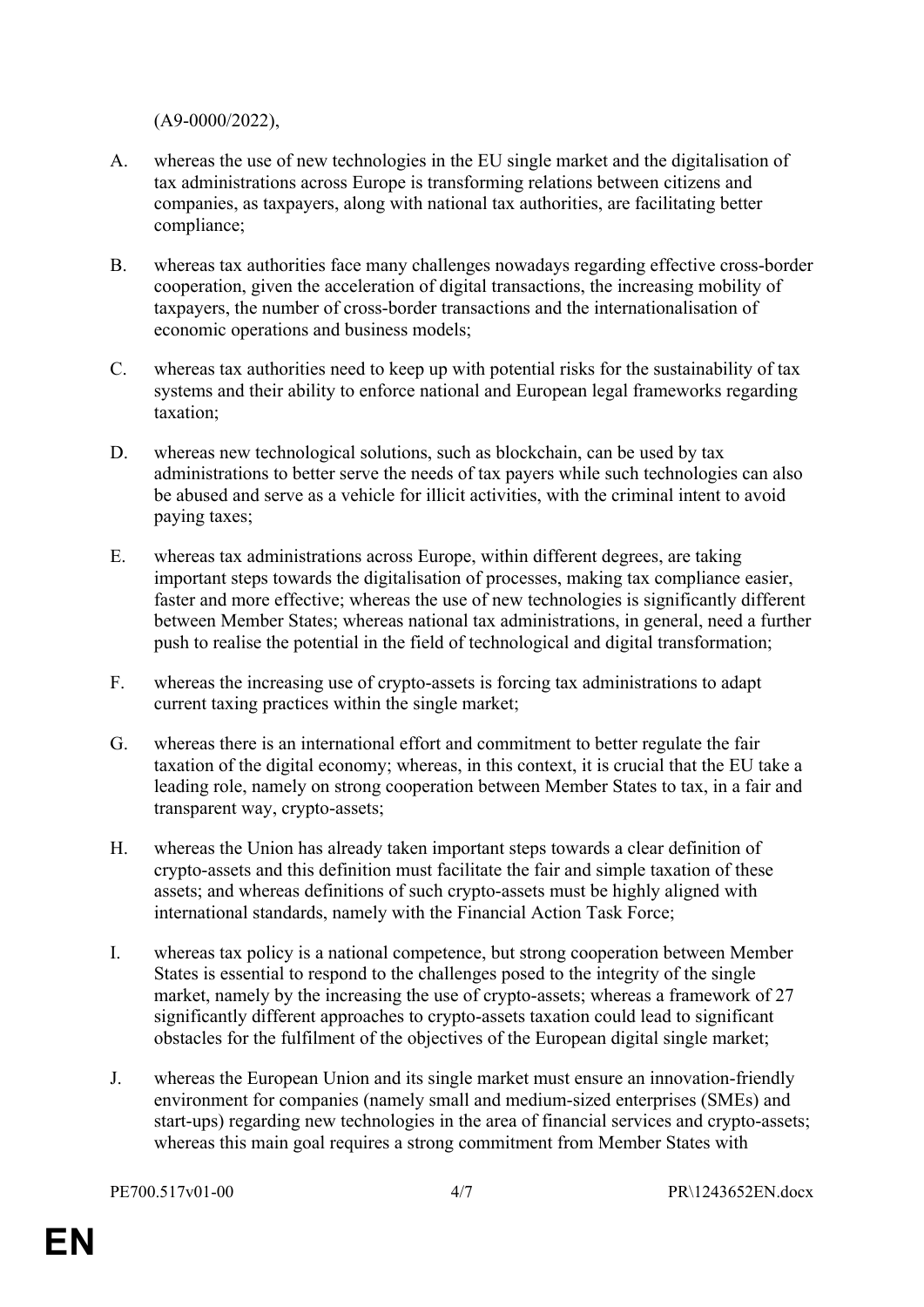policies, namely on taxation, that ensure a stable, clear and certain legal framework for businesses to thrive and contribute to economic growth; whereas, finally, this effort requires strong commitment to safeguard citizens' rights, as taxpayers and consumers of financial services;

#### *The potential of new technologies – such as blockchain – to better serve taxpayers, empower tax administrations and tackle tax fraud and evasion*

- 1. Considers that national tax administrations should be better equipped with the adequate resources to better serve taxpayers and ensure compliance and that, in the context of digital transition, this means proper commitment from Member States with investment in human resources training, digital infrastructures and specialised personnel and equipment;
- 2. Points out that adapting the IT capacities of tax authorities through new emerging technologies, such as potential distributed ledger technologies like blockchain or artificial intelligence, promises to foster intelligent, effective and efficient tax and administrative procedures, facilitate tax compliance by citizens and businesses, and increase the traceability and identification of taxable transactions in a globalised environment where cross-border transactions have increased;
- 3. Highlights the need to identify the best ways to use technology to strengthen the analytical capacity of tax administrations (through better data analysis), to standardise data to reduce administrative burdens on SMEs, to ensure that taxation better reflects the business environment in the digital age and at the same time guarantees high levels of data protection;
- 4. Calls on the Commission to promote an assessment of the different national policies regarding the combat against tax fraud and evasion in the field of crypto-assets, underlining best practices and potential loopholes, and taking advantage of cooperation platforms in the field of taxation, namely the Fiscalis programme;
- 5. Invites the Commission to evaluate the creation of a new platform for training and bestpractice sharing between national tax authorities in the field of combat against tax fraud and evasion in the digital economy, notably the use of crypto-assets; understands that this new platform could be integrated in current initiatives, such the Fiscalis programme;
- 6. Invites the Commission to continue evaluating the operational impact and tax governance aspects of blockchain technology, notably through the Fiscalis programme;

#### *Taxation challenges regarding crypto-assets*

7. Considers that crypto-assets must be subject to fair, transparent and effective taxation, in order to guarantee fair competition between businesses in the area of financial services; understands that decisions on the taxation of crypto-assets lie with Member States, according to the Treaties; stands for an innovation-friendly environment in the digital single market, where entrepreneurs, SMEs and start-ups can thrive, generate growth, create jobs and contribute to economic recovery through tax revenues;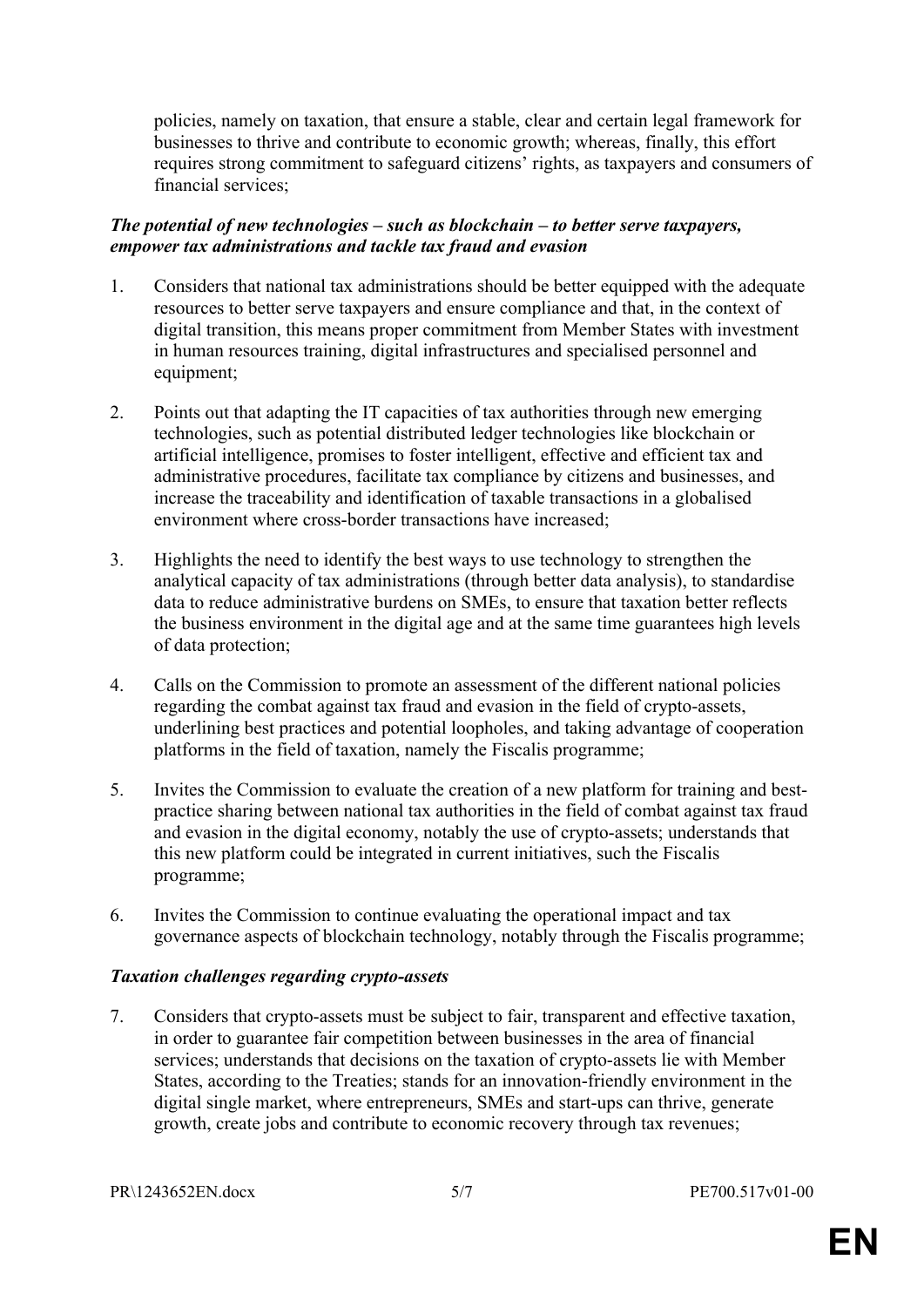- 8. Acknowledges that the definition of the tax base for crypto-assets is one of the core issues for tax policy; notes that there is currently no internationally-agreed standard definition of crypto-assets and types of assets to be included; understands the need for such a definition as a main priority in the European legislative framework in order to guarantee a leading position for the Union at international level;
- 9. Notes that each country tends to use their own terminology when designing their national regulatory solutions to crypto-assets, which could cause legal uncertainty for citizens and companies, at the same time emerge as a threat to the integrity of the European single market;
- 10. Emphasises that the rapid growth of crypto-assets<sup>1</sup> refers to the key question of the type of taxation to be applied, when a taxable event happens, and its valuation;
- 11. Points out that the taxation of crypto-assets in cross-border situations is linked to several dimensions of tax policy and that such dimensions are distributed between national and European competences, but the benefit of a European approach is concentrated in instruments linked to administrative cooperation and corporate taxation;
- 12. Calls on the Commission to consider the dimension of crypto-assets in the planned proposals for corporate taxation legal instruments, namely the Business in Europe: Framework for Income Taxation;
- 13. Calls on the Member States to consider the dimension of crypto-assets in their national tax reforms, and to consider implementing more effective systems that ensure less compliance costs and administrative burden, but that guarantee, at the same time, the fair, transparent and effective taxation of crypto-assets; underlines the role of tax incentives and exemptions in promoting technological innovation and development;

## *Moving forward with the development of an effective regulatory/legal framework*

- 14. Points out that the crypto-asset landscape is global and requires an international approach; understands, in this regard, the need to further negotiate international instruments on the matter;
- 15. Recalls that a fully integrated European single market requires a common approach on the taxation of crypto-assets, respecting competences defined by the Treaties; therefore calls on the Council, in its Economic and Financial Affairs Council formation, to initiate a structured dialogue with Parliament on this matter; calls also on the President of the Eurogroup to put forward a debate on the taxation of crypto-assets with the Finance Ministers of the Euro Area;
- 16. Believes that it is necessary to amend the scope of the Directive on Administrative Cooperation<sup>2</sup> (DAC8) so that European legislators can further assess if other categories of income and assets such as crypto-assets are to be included;

<sup>&</sup>lt;sup>1</sup> The economic size of the cryptocurrencies market was valued at EUR 2.2 trillion in May 2021, with a peak of EUR 2.5 trillion in October 2021 (Joint Research Centre of the Commission, 2021).

<sup>&</sup>lt;sup>2</sup> Council Directive 2011/16/EU of 15 February 2011 on administrative cooperation in the field of taxation, OJ L 64, 11.3.2011, p. 1.